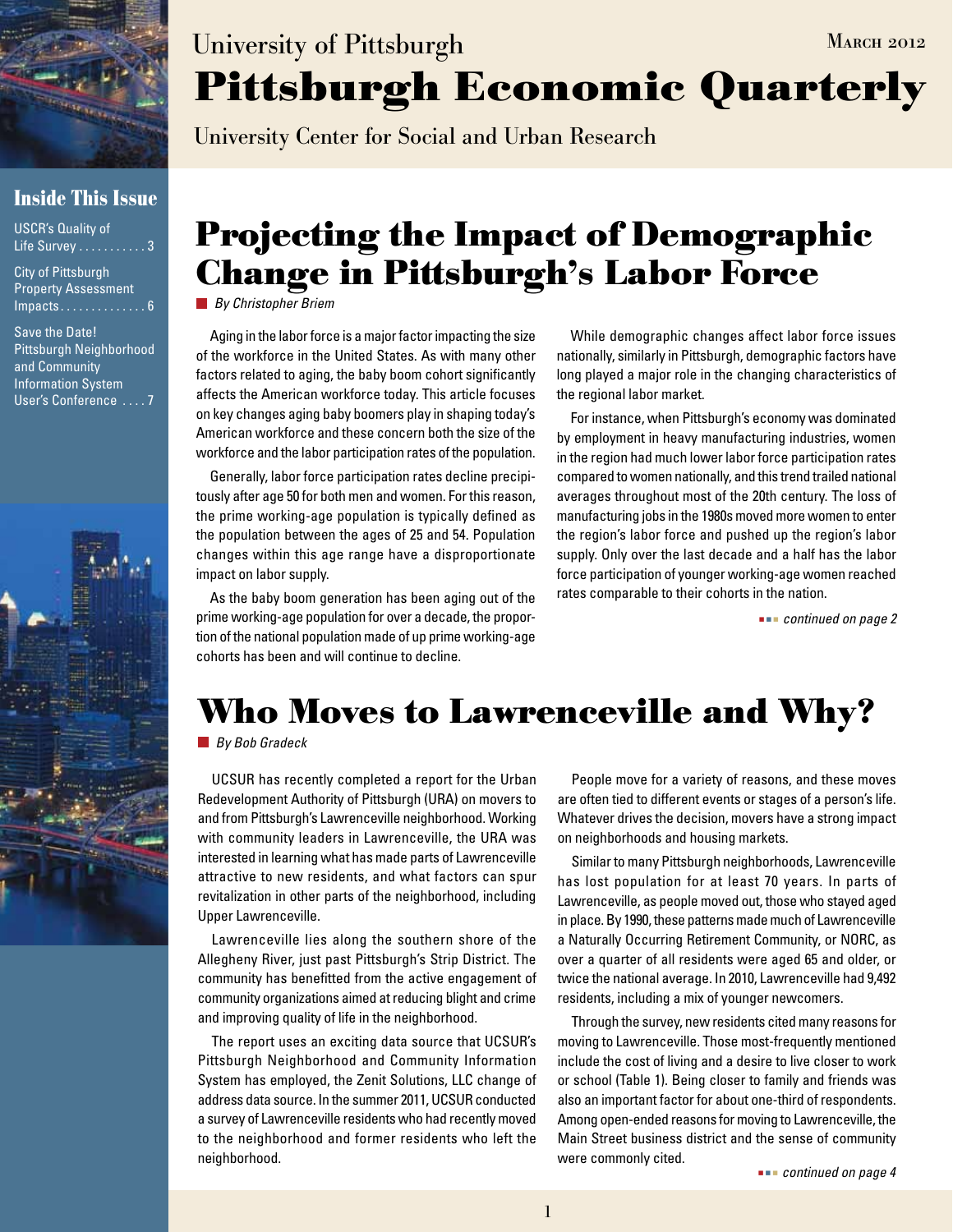#### *continued from page 1*

The aging of the workforce also marks a significant factor in the changing labor supply within Southwestern Pennsylvania. Here, we estimate some of the effects of those shifts with the Pittsburgh REMI model.

UCSUR maintains the Pittsburgh REMI model for economic and demographic forecasting of the Pittsburgh region. The REMI model incorporates a detailed demographic module which forecasts anticipated changes to both the population and labor force by age, race, and gender. The model can be used to compare both historical and projected trends in the region's working-age population and labor force, with the labor force defined as the population employed or actively seeking work.

In the seven-county Pittsburgh Metropolitan Statistical Area, which includes Allegheny, Armstrong, Beaver, Butler, Fayette, Washington, and Westmoreland counties, the workingage population aged 25 through 54 increased through the first half of the 1990s, as the oldest of the baby boom generation neared 50.

Beginning in 1997, the population in the Pittsburgh region in the 25-54 prime workingage cohort began to decline. Over subsequent years, the decline in that population accelerated as more and more baby boom workers aged through their middle years.

Between 2002 and 2006, the fastest rates of decline for the prime working-age cohort occurred, when the population aged 25-54 was declining by nearly 10,000 people per year, on average. With an average labor force participation rate of 85 percent for those ages, the prime aged workforce in the Pittsburgh region was declining by an estimated 8,500 workers per year.

The Pittsburgh REMI model can also provide projections of future demographic characteristics of the labor force. Looking into the future, that working-age population is projected to continue to decline, but at decreasing rates. Meanwhile, the number of older workers in the labor force is projected to increase.

The size of the region's population between the ages of 25 and 54 is projected to stabilize beginning in 2016. The region's labor force is projected to increase over the next decade, but most of the increase is expected to come from older age cohorts.

|             |         |         |                     | <b>Change</b> |           |
|-------------|---------|---------|---------------------|---------------|-----------|
|             | 2000    | 2010    | 2020<br>(projected) | 2000-10       | 2010-20   |
| Under 25    | 168,566 | 163,567 | 149,365             | $-4,999$      | $-14,202$ |
| $25 - 54$   | 850,434 | 800,022 | 801,619             | $-50,412$     | 1,597     |
| 55-64       | 130,918 | 203,636 | 251,987             | 72,718        | 48,351    |
| 65 and over | 41,667  | 56,229  | 104,914             | 14,562        | 48,685    |

Total 1,191,585 1,223,454 1,307,885 31,869 84,431

**Table 1. Projection of Pittsburgh Region's Labor Force by Major Age Group**

*Source: Pittsburgh REMI Model*

### **Figure 1. Prime Working Age Population (Ages 25-54) – Pittsburgh MSA – 1990 to 2020**

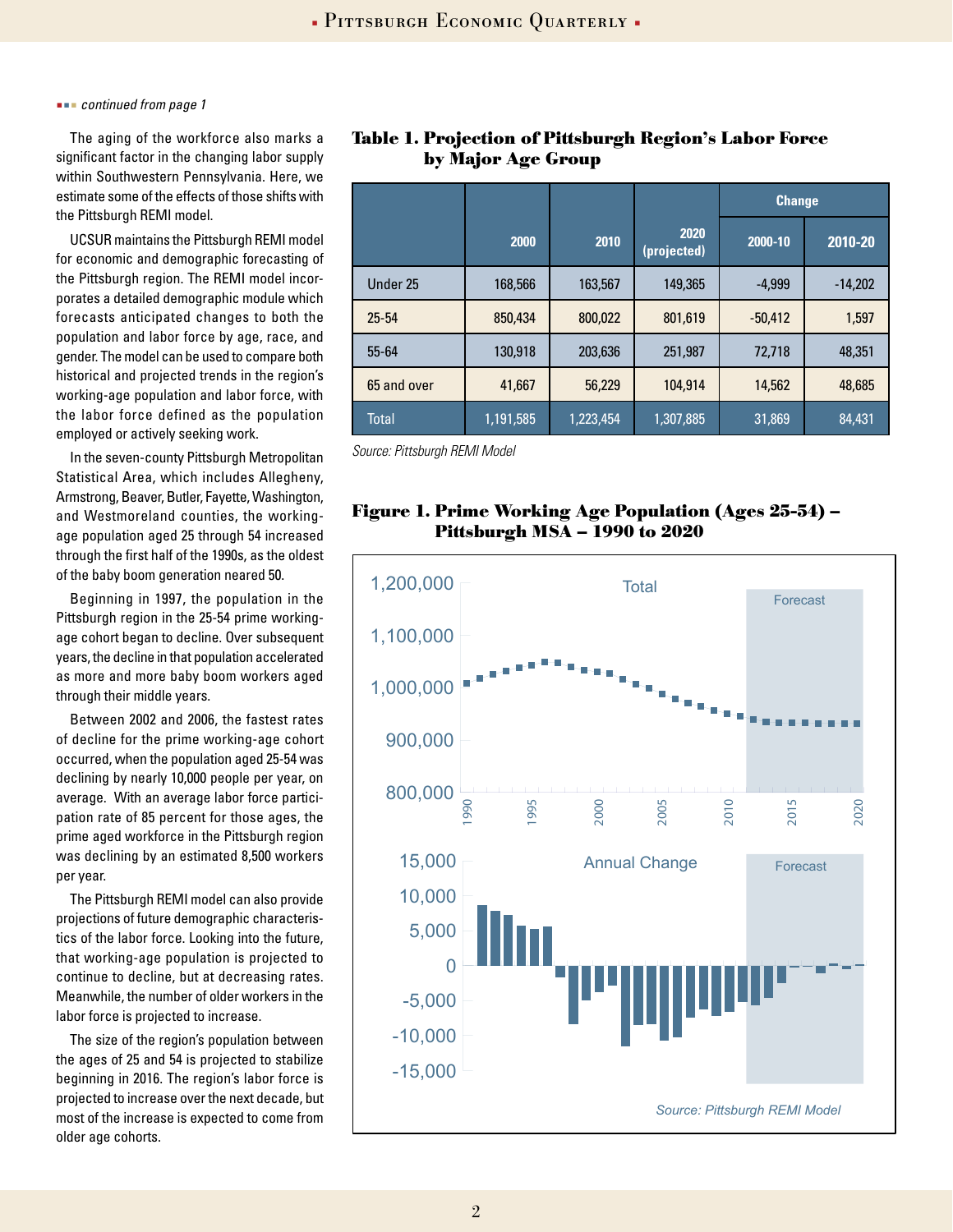Between 2010 and 2020, the Pittsburgh region's labor force between the ages of 55 and 64 is projected to increase by 48,000 workers, or an increase of 23 percent. Workers aged 65 and over are projected to be the Pittsburgh region's fastest growing cohort over the coming decade. Elderly workers are also projected to increase by over 48,000 between 2010 and 2020, an increase of over 86 percent from current levels.

Workers aged 65 and over represented just 3.4 percent of Pittsburgh labor force in 2000 and rose to 4.6 percent in 2010. That share is projected to nearly double by 2020 to 8.0 percent of the region's labor force. Consequently, prime

working-age Pittsburghers, who represented 71.4 percent of the region's workforce in 2000 will decline both in number and share to 61.3 percent of the workforce in 2020, by the projections of the REMI model. Across regions in the country, similar shifts in labor forces will also occur.

Pittsburgh's unique demographic characteristics continue to affect the region's labor force. Past demographic changes are an important part of interpreting recent employment and labor force trends. In the coming years, demographic shifts will continue to exert a major impact on the supply of labor in the Pittsburgh region.

*For more on the impact of demographic changes in the national labor force, see B. Fallick and J. Pingle, "The effect of population aging on aggregate labor supply in the United States," in* Labor in the New Economy *(Abraham, Spletzer and Harper, eds.), National Bureau of Economic Research, 2010.*

*For more on the changing role of women in the Pittsburgh regional labor force, see UCSUR's report "Gender Wage Disparity in the Pittsburgh Region: Analyzing Causes and Differences in the Gender Wage Gap"* (www.ucsur.pitt.edu/files/frp/ DeitrickGenderWageDisparity12-07.pdf)*.* 

## **UCSUR's Quality of Life Survey**

*By Scott Beach*

The University Center for Social and Urban Research (UCSUR) conducted the 2011 Pittsburgh Regional Quality of Life (QOL) Survey in collaboration with the Regional Indicators Project. A quality of life survey is used to understand residents' life satisfaction and how physical, social, and economic conditions can affect their satisfaction and happiness.

The 2011 Pittsburgh Quality of Life survey asked questions about a broad range of topics related to quality of life in the Pittsburgh region, including both perceptions/attitudes and behaviors. Topics included local neighborhoods, the environment, government, the arts, transportation, education, public safety, housing, the economy, health, demographics, overall satisfaction with the region, and overall life satisfaction and happiness.

UCSUR's Survey Research Center conducted the survey by telephone using random digit dialing (RDD) sampling of both landline and cellular telephones between July and November 2011. In coming issues, PEQ will include articles on analysis and results from UCSUR's Quality of Life Survey.

## **The Region.**

Results for the survey will be analyzed by different definitions of the "Pittsburgh region," including the seven county Pittsburgh Metropolitan Statistical Area (MSA) and the broad "Power of 32" definition, which includes counties in Eastern Ohio and the West Virginia panhandle (the "tri-state area") plus two Maryland counties and additional Pennsylvania counties stretching east to Blair and Bedford counties. Results will also be available for the city of Pittsburgh and Allegheny County.

### **Sample Design.**

The target population was English-speaking adults, age 18 and older, living in private residences in the 32-county "Power of 32" region. A disproportionate stratified sample design was used with the goal of obtaining approximately 500 interviews from each of the following geographic strata: (1) Allegheny County (population 1,223,348 in 2010 Decennial Census); (2) the 6 counties making up the remainder of the Pittsburgh MSA (Armstrong, Beaver, Butler, Fayette, Washington, Westmoreland; population 1,132,495); and (3) the remaining 25 counties making up the "Power of 32" geography (population 1,753,495).

The design also called for over-sampling of African American residents, who live primarily in Allegheny County and the city of Pittsburgh. The goal was to obtain a total of 400 African American respondents.

RDD telephone samples of both landline and cellular telephones were drawn to conduct the survey. Research has shown that cell-only households tend be younger, minority, more mobile, more likely to be employed, and more likely to rent rather than own their home. The goal was to complete 30 percent of the interviews by cell phone. The final survey found 1,377 of the interviews conducted on landlines (76 percent) and 428 on cell phones (24 percent), falling somewhat below the cell phone goal.

### **Data Collection and Response Rates.**

Data were collected in UCSUR's computer-assisted telephone interviewing (CATI) lab by trained telephone interviewers between July 11, 2011, and November 10, 2011. A total of 1,805 interviews were completed,

 *continued on page 5*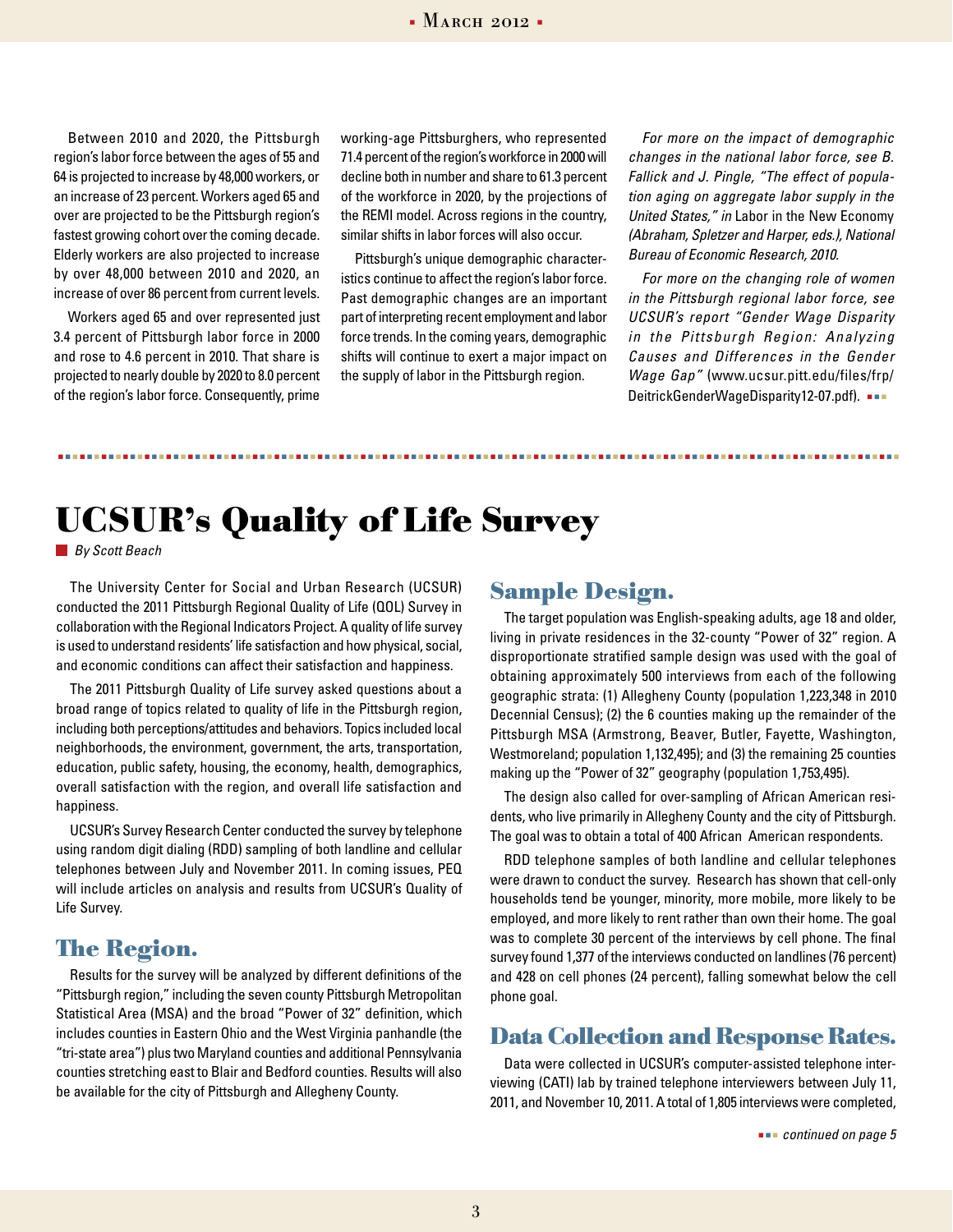*continued from page 1*

### **Table 1. Lawrenceville new resident survey: Reasons for choosing to live in Lawrenceville**

| <b>Reason</b>                 | <b>Number</b> | <b>Percent</b> |
|-------------------------------|---------------|----------------|
| Cost of living                | 99            | 52.9           |
| Live closer to work/school    | 82            | 43.9           |
| Live closer to family/friends | 57            | 30.5           |
| Seek better housing           | 41            | 21.9           |
| Seek safer neighborhood       | 18            | 9.6            |
| Other (open-ended)            | 114           | 70.0           |
| <b>Total respondents</b>      | 187           | 100.0          |

*Respondents able to select multiple reasons*

### **Figure 1. Lawrenceville new resident survey: Most-common origin communities**

Lawrenceville has attracted many newcomers to the city of Pittsburgh. About two in every five new residents surveyed moved from a non-city community, with about half of them coming from the Pittsburgh region and half from outside the region.

Those that moved from another Pittsburgh neighborhood most often came from the nearby East End, especially Shadyside, Bloomfield, Friendship, and Oakland, along with the South Side (Figure 1). Many of these same communities were also included in the housing searches of these new Lawrenceville residents.

The survey found that a number of activities promoted by the community organizations have introduced and served to attract new residents to the neighborhood. From Art All Night to the Joy of Cookies Tour, two-thirds of survey respondents attended community events or frequented Lawrenceville businesses before moving in.



*Number of movers in parenthesis*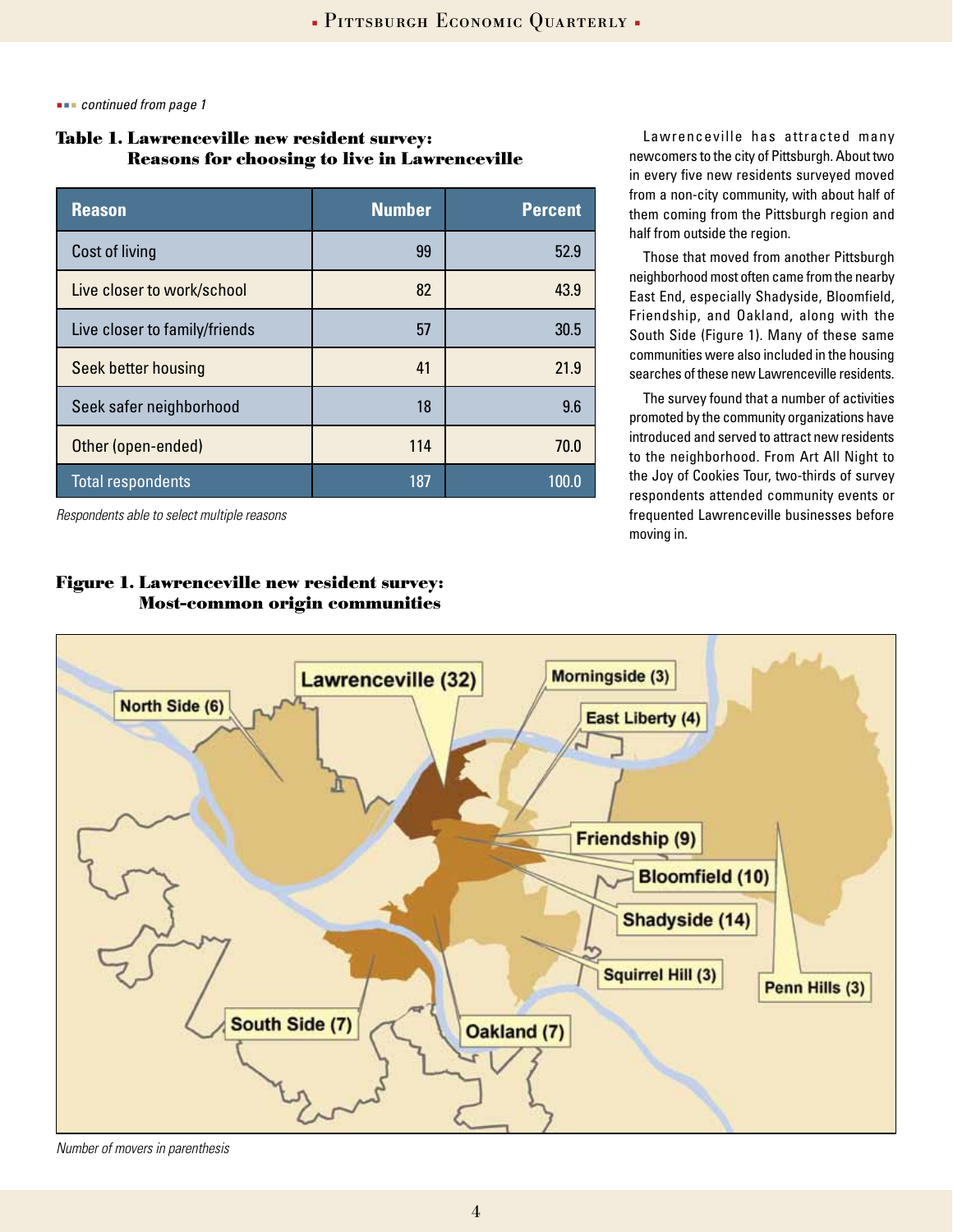### $\blacksquare$ Pittsburgh Economic Quarterly  $\blacksquare$  March 2012  $\blacksquare$

ŧ

i

i

i

Ē

i

i

i i i i i i i

i<br>Sidan

Nearly half of all new residents used the Internet for their housing search, with friends, family, and word of mouth also prominent resources. Real estate professionals also played a role in the home search process, especially among homeowners.

The Upper Lawrenceville part of the neighborhood has higher poverty rates and more distressed properties than the rest of the neighborhood. Community development organizations were interested in how this part of the neighborhood was perceived in comparison to Lower and Central Lawrenceville. Among survey respondents, over half of new Lawrenceville residents—55 percent did not consider Upper Lawrenceville in their housing search. Among these newcomers, the primary reasons involved were a perception of safety, blight, housing quality, and distance from the rest of Lawrenceville.

As prices for housing have doubled in other parts of Lawrenceville between 2000 and 2010, the affordability of housing in Upper Lawrenceville can demonstrate a competitive advantage. For those who did move to Upper Lawrenceville, according to our survey results, housing affordability and a perception of Upper Lawrenceville as an up-and-coming neighborhood were the prime reasons for their decision to move there.

Nearly half of all former residents of Lawrenceville moved to a Pittsburgh suburb, while one-third stayed in the city, and nearly a fifth percent left the region. The main reasons cited by respondents for leaving Lawrenceville included a desire to find a safer neighborhood and better housing, along with a desire to be closer to family and friends.

Lawrenceville's rising sales prices and the numbers of new residents moving in from outside the city of Pittsburgh are strong evidence of the neighborhood's growing popularity, especially among young singles and couples without children.

This report demonstrates an important application that UCSUR can conduct with its Zenit Solution changeof-address database. These survey results help to understand how residents' moves and decisions to move affect housing market and community dynamics. The mover survey shows that the appeal of Lawrenceville is rooted in the quality of its walkable business district, its arts-friendly activities, and its location near Downtown and other neighborhoods. The new mover survey demonstrates key features driving housing dynamics and affecting neighborhood change in Lawenceville.

*The final report "Who Moves to Lawrenceville and Why" is available on the UCSUR Web site.* 

#### *continued from page 3*

with 799 in Allegheny County (including 337 African Americans), 502 in the 6-county remainder of the Pittsburgh MSA (14 African Americans), and 504 in the 25 outlying/ remaining counties of the "Power of 32" geography (16 African Americans). Thus, a total of 367 African Americans were surveyed, falling slightly short of the goal of 400. The overall response rate was 12 percent, somewhat low but common for current cell-landline RDD surveys of this length (20–30 minutes). However, the survey estimates on available benchmark indicators, such as the unemployment rate, health insurance coverage, and the smoking rate were very close to "gold standard" population estimates, increasing confidence in the survey estimates.

### **Preliminary Results:**

- Residents of the Pittsburgh MSA rated regional quality of life higher than residents from the surrounding 25 counties.
- In terms of perceived change in regional QOL over the past few years, city of Pittsburgh residents perceived most improvement, and this is the only geographic group in which more residents saw improvement (32 percent) than decline (21 percent).
- Respondents in the city of Pittsburgh were also more likely to report that their household's financial situation had improved in the last three years than residents in the rest of the survey regions, with one third of city residents reporting an improvement in their household's financial situation.
- Non-African Americans (primarily non-Hispanic Whites) rated regional QOL higher than African Americans.
- Residents with higher education levels and higher household incomes rated regional QOL higher and their neighborhoods as better places to live than their less educated and lower income counterparts. They also were more likely to perceive improving rather than declining regional QOL.
- Younger residents (18-44) were more likely to perceive improvements than declines in regional QOL, while those 45 and older were more likely to see declining QOL.
- Non-African Americans tended to rate their neighborhoods as better places to live than African Americans, while residents aged 65 and older generally rated their neighborhoods the highest among demographic groups.
- Younger residents (18-44) were more likely to perceive improvements rather than declines in regional QOL, while those 45 and older were more likely to see declining QOL.
- City of Pittsburgh respondents were, by far, the most optimistic about the regional economy, with 45.3 percent expecting the region's economy to get better in the coming year, compared to just about one fifth of the respondents outside of Allegheny County.

*See more on the Pittsburgh Quality of Life Survey in Pittsburgh Today & Tomorrow at the Regional Indicators Project at pittsburghtoday.org.* 

医皮肤病 医皮肤病 医皮肤病

i Ē

i i i i i i i i i

Ē

i i i i i i i

i

i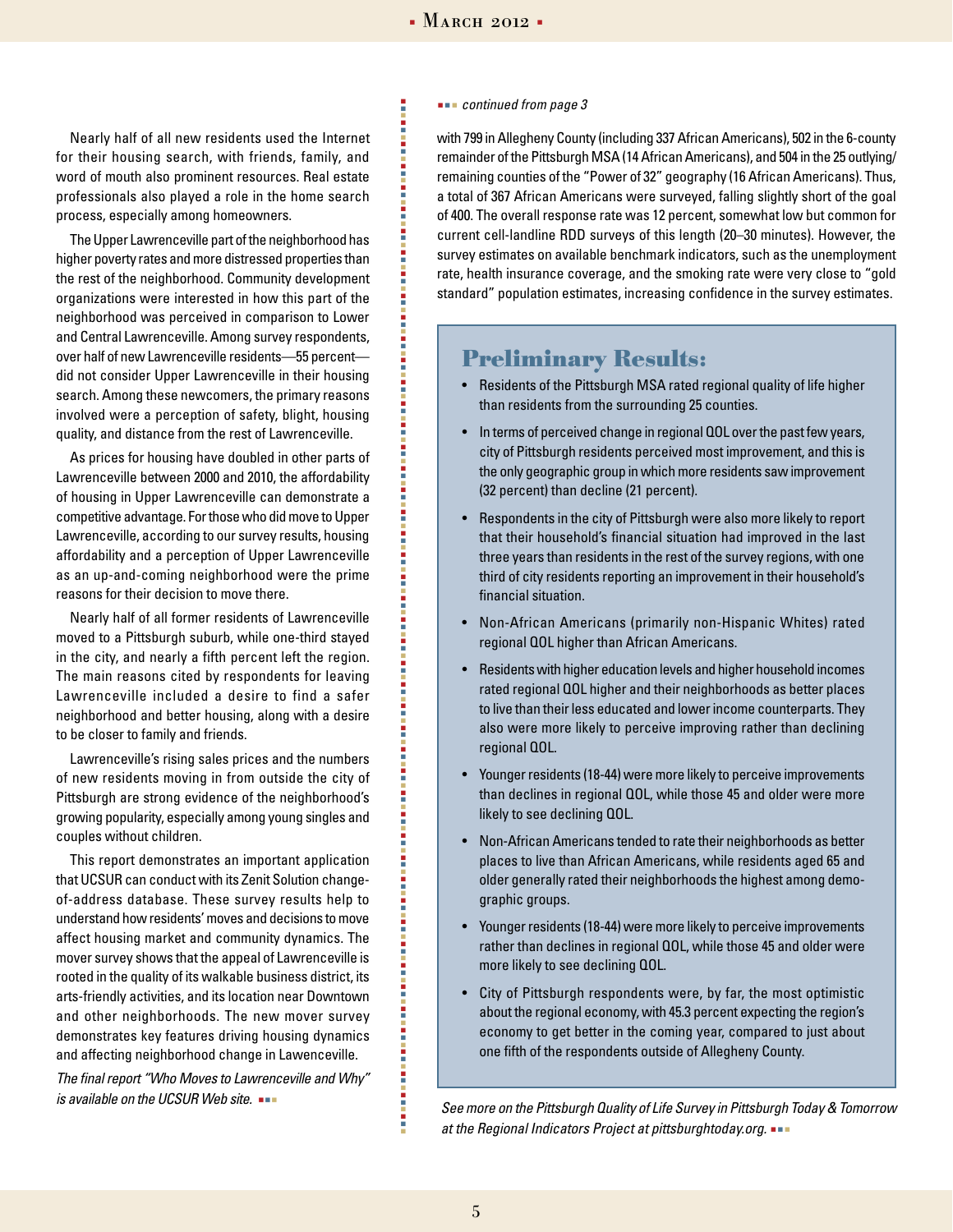**PITTSBURGH ECONOMIC QUARTERLY** 



**Taxable Properties, City of Pittsburgh** 

## **City of Pittsburgh Property Assessment Impacts**

UCSUR has compiled a map depicting the parcel by parcel impacts of new property values for all residential property located within the Pittsburgh School District. The map was created by matching individual property records with their locations to provide a detailed picture of the change in assessment values.

New assessments for all real estate in the Pittsburgh Public School District were the first property values released in December 2011 by Allegheny County as part of its ongoing reassessment of county property.

The map depicts the valuation changes for all residential properties located within the city of Pittsburgh and Mount Oliver Borough, the two municipalities that form the Pittsburgh Public School District.

Current property valuations used for tax purposes reflect values set in Allegheny County's 2002 reassessment. Since that time, the 2002 values have been used as "base year" for property valuation, but as a result of litigation and a 2009 court ruling, Allegheny County is in the process of reassessing all property values for use in calculating taxes in 2013.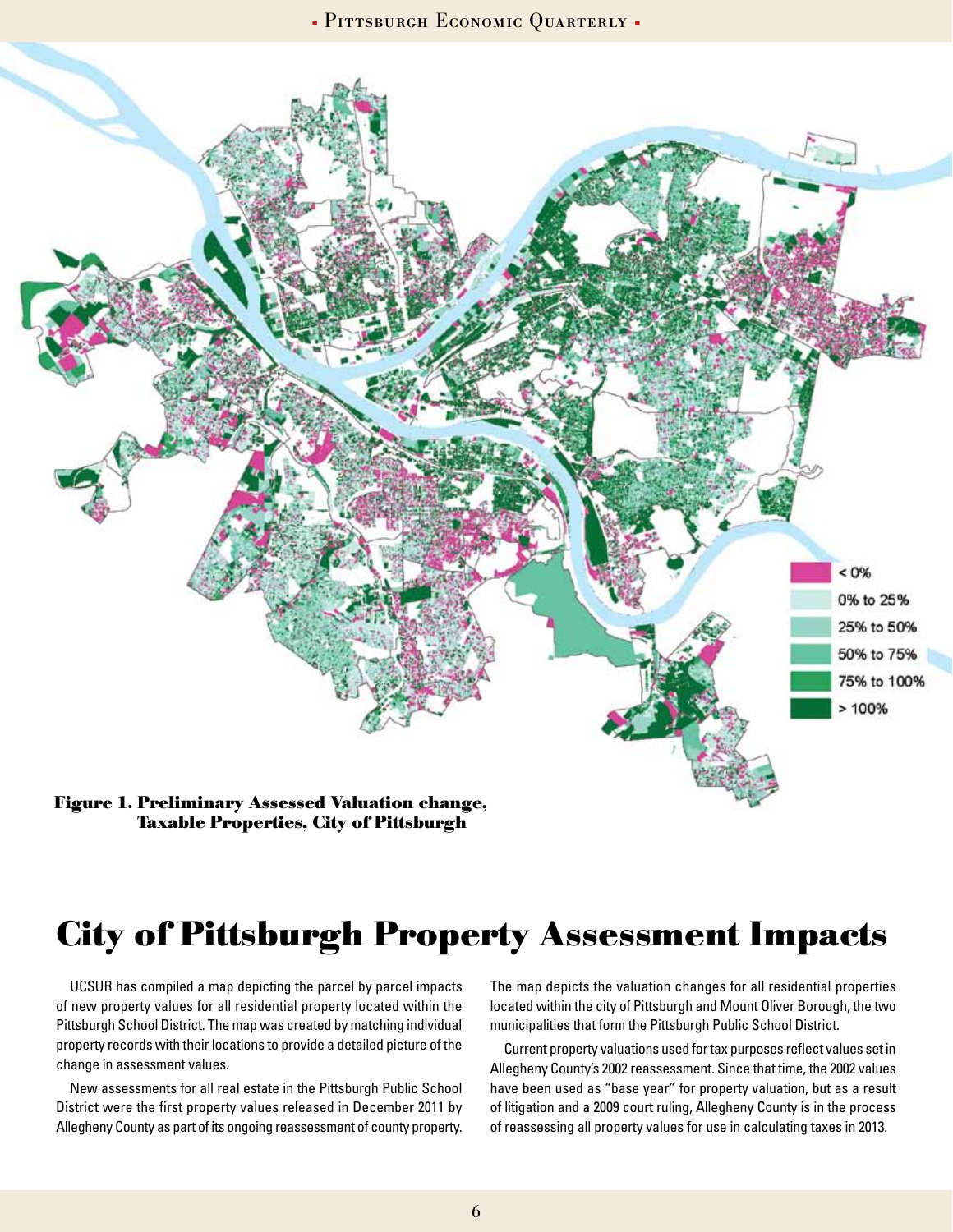Decreases in assessment values were concentrated in a subset of city neighborhoods, with Homewood, Lincoln-Lemington-Belmar, Beltzhoover, and Allentown all seeing significant concentrations of properties with lower new assessment values than the currently used 2002 base year values.

Valuation increases were common across the city, but the highest percentage increases were found in Lower and Central Lawrenceville, the South Side Flats, and parts of the North Side, including East Allegheny and Central Northside.

A change in the assessment value for a particular property does not directly correspond to a change in the tax bill the property owner would pay. Taxing bodies are expected to change property tax rates once the reassessment process has certified new values for all properties.

Note that these values reflect the initial values produced by Allegheny County as part of its ongoing property reassessment process. The final values set for individual properties may reflect adjustments resulting from either the informal or formal appeals processes that are ongoing.

Any updates to the map, or extensions to other regions of the county will be posted on UCSUR's *Pittsburgh Urban Blog* (PUB) at www.ucsur.pitt.edu/thepub.php.

## **Urban Affairs Association**

The Urban Affairs Association will be held in Pittsburgh, April 18-21, at the Wyndham Grand Downtown. The University of Pittsburgh and UCSUR are proud to co-sponsor with our partners UAA's conference "Rethinking the Future of Urbanism: Cities and Regions in the Post-Industrial Era."

## **Pittsburgh Neighborhood and Community Information System Save the Date!**

Third Annual Users' Conference Friday, June 8, 2012 1–5 p.m. University Club 121 University Place University of Pittsburgh

#### **Featured Speaker: Chris Walker,**

Director of Research and Assessment, Local Initiatives Support Corporation (LISC)

The Local Initiatives Support Coalition's Building Sustainable Communities Initiative promotes comprehensive community-driven, place-based change in nearly 100 neighborhoods in 25 cities around the United States and serves as a model in part for the Pittsburgh Partnership for Neighborhood Development's (PPND) Champion Neighborhoods Program. PPND is LISC's partner in providing community development programs and financing in Southwestern Pennsylvania.

An important part of the Sustainable Communities Initiative involves monitoring community trends using national and local data on housing and labor markets, education, crime, and other neighborhood indicators. These indicators help support community-level decision making, assessments of performance, and communications with residents, stakeholders, and funders. Chris Walker will discuss these important efforts to analyze community information and affect neighborhood change in LISC's Sustainable Communities.

This conference is sponsored by PPND and UCSUR. **RSVP: pncis@pitt.edu or 412-624-9177**.